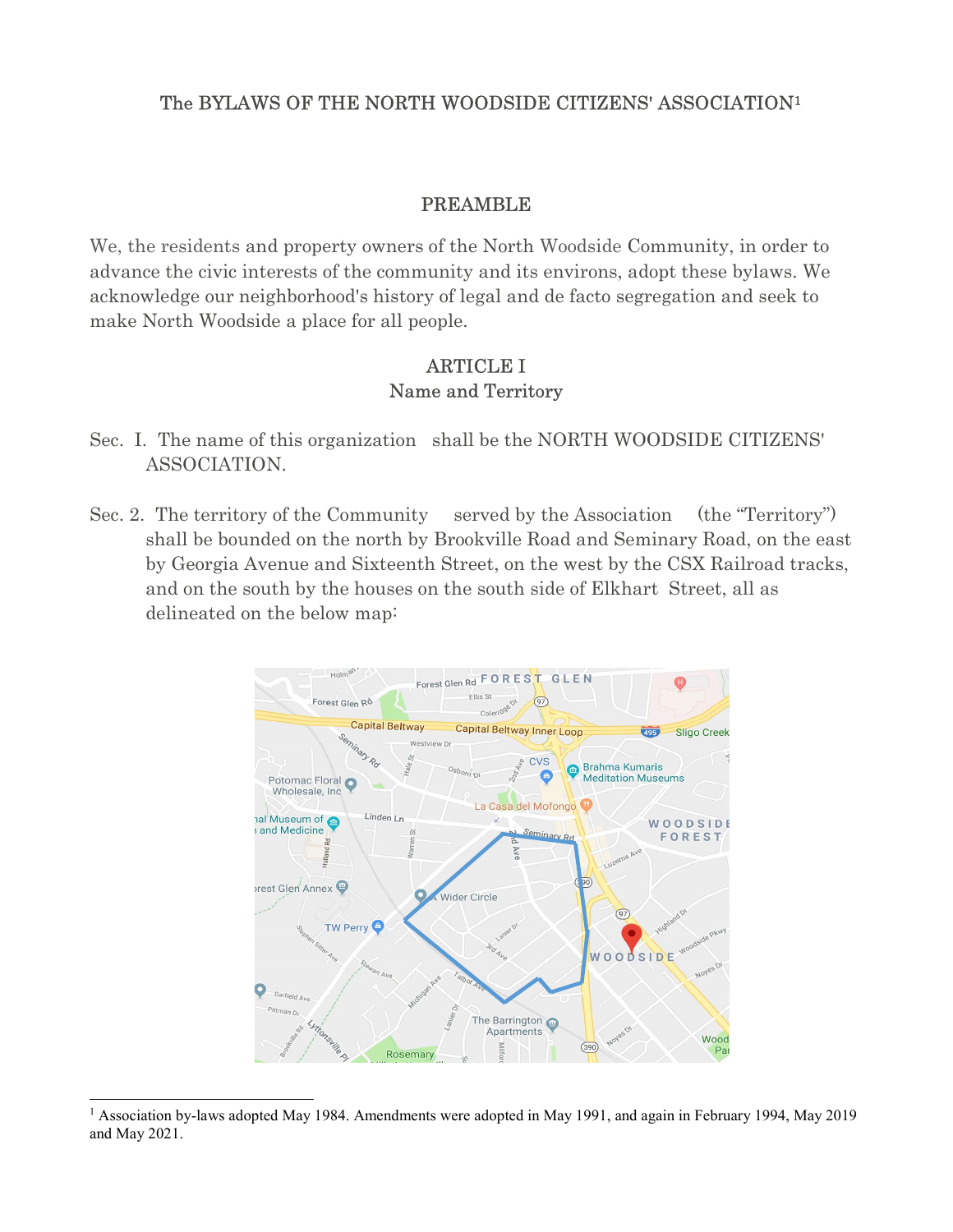### ARTICLE II Membership and Dues

- Sec. I. The Association shall be composed of contributing members, non-contributing members, and honorary members.
- Sec. 2. All residents and residential property owners are automatically, by reason of their residence in, or ownership of, residential property in the Territory, noncontributing members.
- Sec. 3. All residents and residential property owners in the Territory who reside within a household that pays annual dues are contributing members. Contributing members shall be the only members entitled to vote at General Membership Meetings.
- Sec. 4. Honorary membership is limited to former residents in the Territory, who may be granted such membership by a majority vote of the Executive Board, or, in the Executive Board's discretion, upon majority vote of the contributing members at any General Membership meeting. The Executive Board shall keep track of honorary membership and list honorary members in the appropriate records.
- Sec. 5. Annual dues shall be determined by the Executive Board on a "per household" annual basis, at the end of the Association's fiscal year but before the May General Membership Meeting. Annual dues shall be established at two levels: a regular level, and a hardship level. The hardship dues shall be low enough that those residents of meager means shall not be excluded from membership for financial reasons. The annual dues shall be for the Association's fiscal year.

# ARTICLE III Officers and Executive Board

- Sec. I. The officers shall make up the Executive Board of the Association, and shall consist of a President, a Vice-President, a Secretary, a Treasurer, an Immediate Past President, a Communications Coordinator, and a Program Coordinator, who shall perform all duties incident to such offices. The names and e-mail addresses of the officers of the Association shall be listed in the newsletter and the Association website.
	- a. The President is responsible for running the day to day activities of the Association, setting agenda for and running the Executive Board meetings and General Membership meetings, appointing Association committees, and acting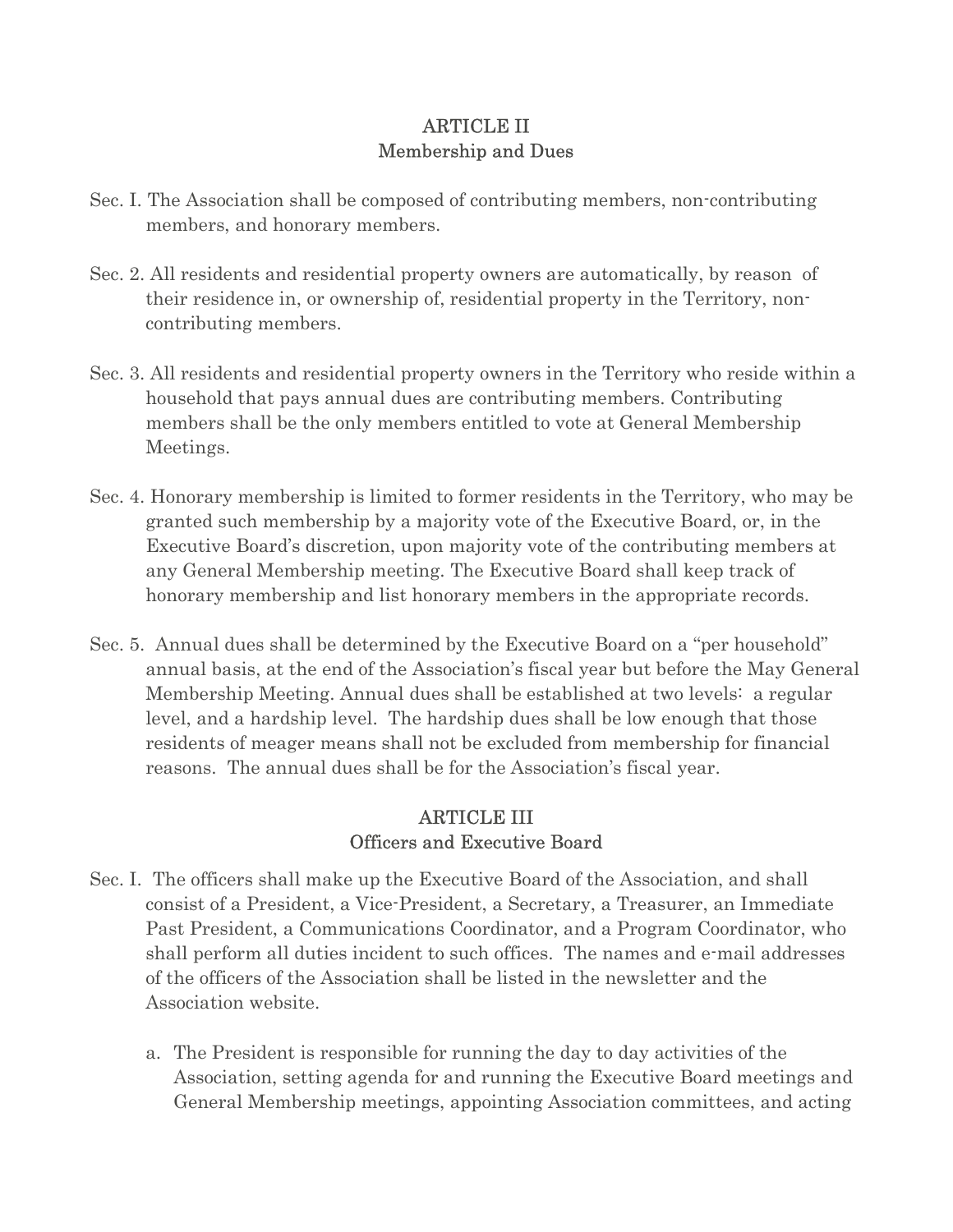as the official representative of the Association when required, unless the President delegates such representation to another Association member.

- b. The Vice President serves as the official representative of the Association when the President is unavailable or at the President's request, and undertakes other duties as delegated by the President.
- c. The Secretary is responsible for documentation and record-keeping of the Association's activities, including recording all Executive Board and General Membership meeting minutes, and maintaining these by-laws, and all official correspondence, resolutions, or other official acts of the Association in its records.
- d. The Treasurer is responsible for the Association's finances, including accepting dues, disbursing funds, and reporting to the Executive Board and the membership on the Association's finances in accordance with these By-laws. The Treasurer is also responsible for maintaining the official current contributing membership list for the Association.
- e. The Communications Coordinator is responsible for coordinating and editing the Association newsletter, ensuring that key Association information is communicated to the neighborhood listserv and/or social media, and keeping the Association's website current. The Communications Officer may appoint administrators or ad-hoc committees to assist with these duties.
- f. The Program Coordinator is responsible for planning, coordinating and communicating regarding neighborhood events and programs sponsored by the Association. The Program Officer may appoint administrators or ad-hoc committees to assist with these duties.
- g. The Immediate Past President shall have served the previous year, or consecutive years, as President of the Association. If the President of the Executive Board serves more than one year as President, the preceding President may serve as Immediate Past President during the entire period of the current President's term. The Immediate Past President is responsible for providing advice and assistance to the President and providing transitional support to the Executive Board. The Immediate Past President shall also serve as Chair of the Executive Board Nominating Committee.
- Sec. 2. A vacancy in any office, by resignation or otherwise, shall be filled by appointment by the President, except that the President shall not fill the office of Immediate Past President in the event of a vacancy in that office. A vacancy in the office of President shall be filled by the Vice-President, until the next regular meeting of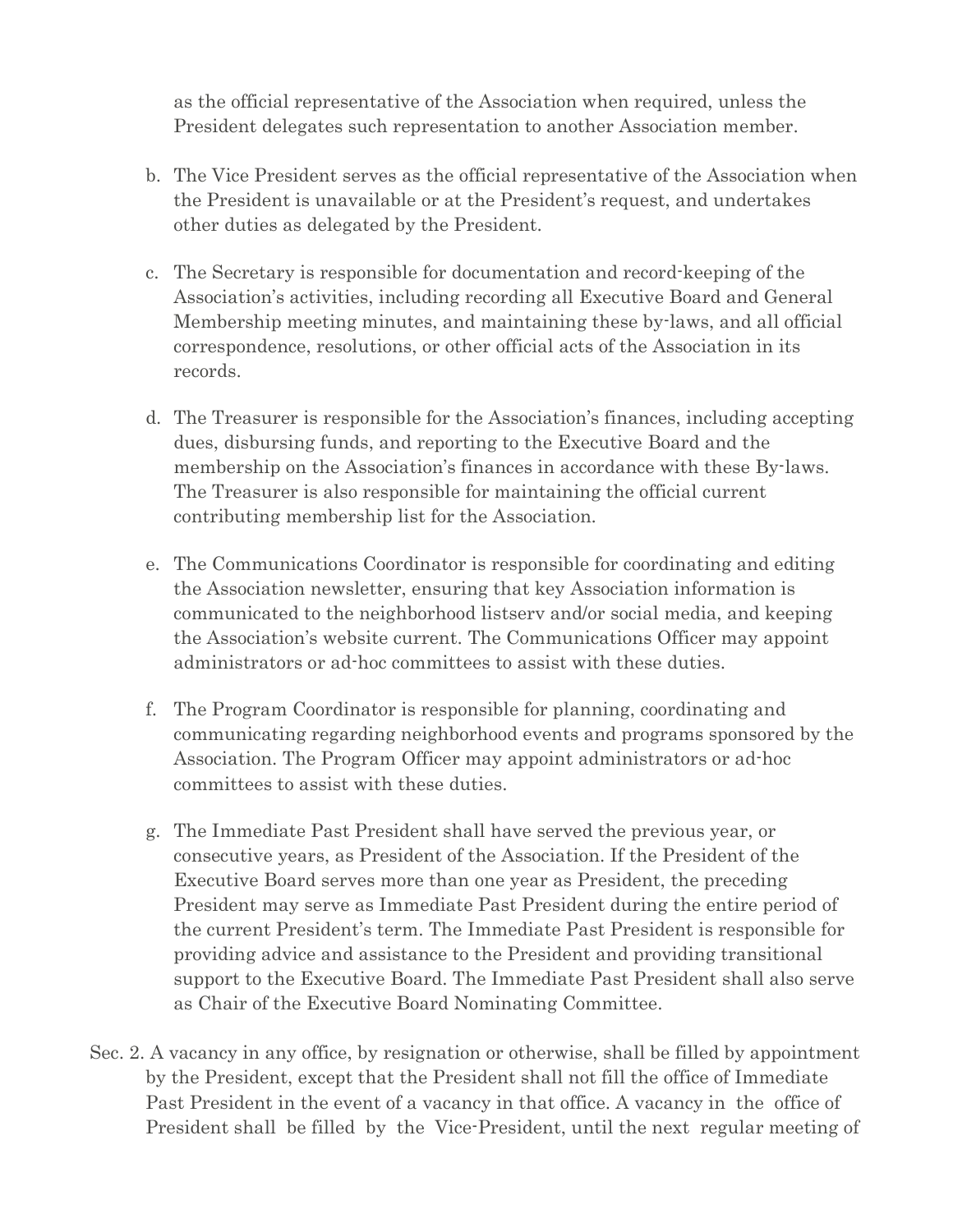the Association, at which time a special election will be held for the office of President. The General Membership shall be notified in advance of such an election, through the website and/or the listserv and/or Association social media, and if practicable, by means of the Association newsletter or a special flier.

#### ARTICLE IV Elections

Sec. 1. All officers on the Executive Board except the President and Immediate Past President shall serve a term of one year and can be re-elected year over year. Election of all officers of the Executive Board, except the Immediate Past President, shall be made at the Annual General Membership meeting in May of each year. Any contributing member may be nominated, except that no person may serve as President for more than three consecutive terms of one year each; but a partial term served by a President of six months or less shall not be considered as a term, for these purposes.

#### Sec. 2.

a. The Executive Board will appoint a Nominating Committee each year in order to form and submit a slate of nominees for the Executive Board elections. The current President may not serve on the Nominating Committee. The Immediate Past President shall serve as the Chair of the Nominating Committee. The remainder of the Nominating Committee shall be formed of at least two contributing members not on the current Executive Board. The appointment of the Nominating Committee must occur 45 days prior to the May Annual General Membership meeting, and no later than April 15 of each year. On or before April 30 of each year, the Nominating Committee shall announce by the website and/or listserv or social media that it is accepting nominations for Executive Board positions, and shall provide the job responsibilities for each Board member and the Board in general. The Nominating Committee shall inform the community whether an incumbent is interested in remaining in the position or not. If the Nominating Committee receives no nominations for a given position, it shall seek to recruit nominees for the position. The Nominating Committee's slate of nominees shall be announced to the community by website and/or listserv or Association social media, and, if practicable, by listing in the Association Newsletter, at least two weeks prior to the May Annual General Membership meeting. The Association is committed to ensuring that it represents all of its neighbors, and will endeavor to recruit neighbors with a wide and diverse array of perspectives, skills, knowledge, and backgrounds to fill Executive Board and committee chairperson positions.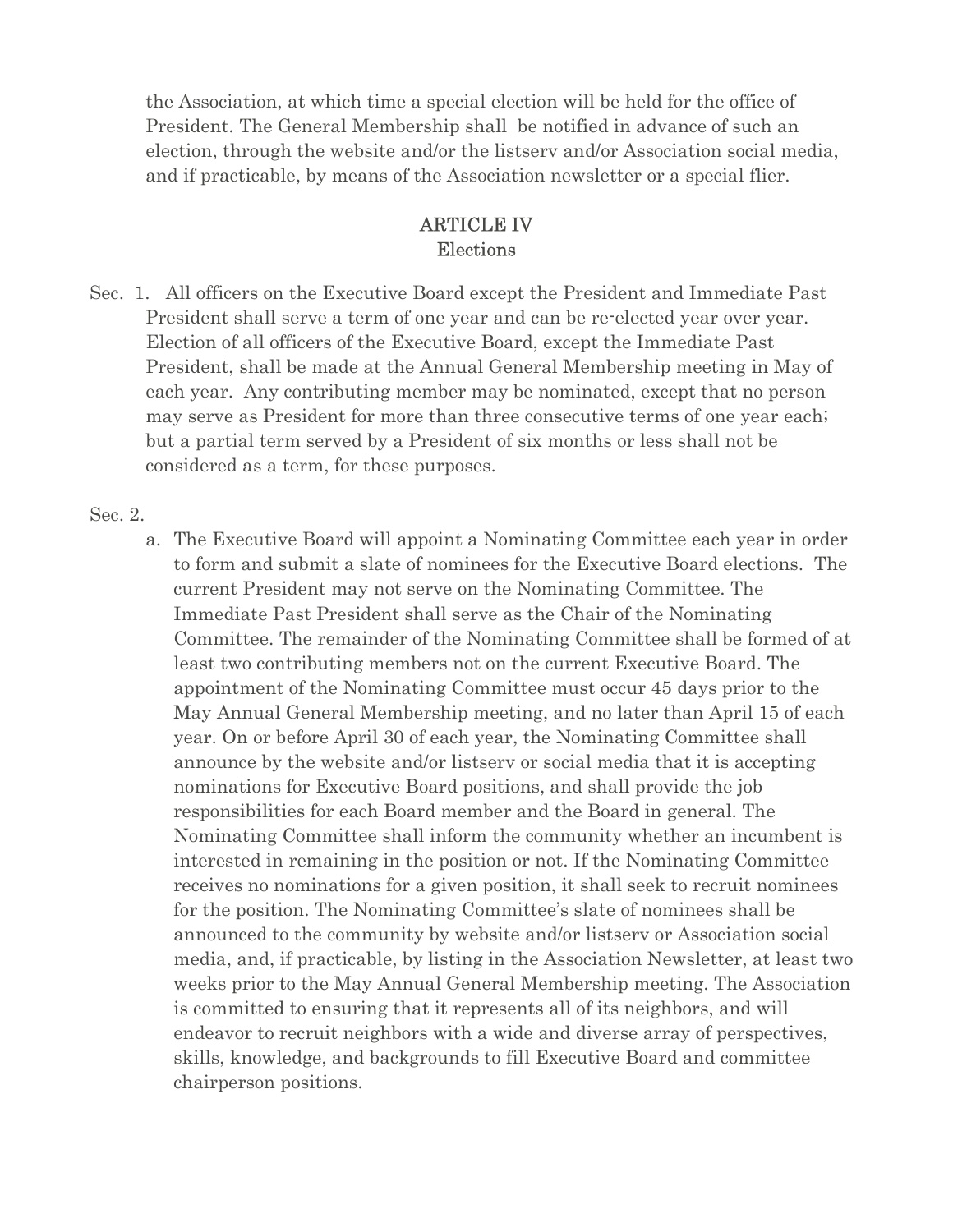- b. Nominations for offices may also be made by any contributing member during the May Annual Membership Meeting.
- Sec. 3. All voting for contested positions shall be done by secret ballot. A majority vote shall constitute an election. In case of a tie vote, another vote shall be taken eliminating all nominees except the two highest.
- Sec. 4. Officers shall serve from June 1st until May 31st.

## ARTICLE V Delegates to Regional Civic Federations

The President shall appoint the delegates to any regional federation in which this Association participates.

## ARTICLE VI Meetings

- Sec. 1. General Membership Meetings
	- a. There shall be AT LEAST one General Membership Meeting each year, to be held in the month of May.
	- b. The Executive Board may call a General Membership Meeting at any reasonable time.
	- c. A special General Membership Meeting may also be called upon the request of five or more members, or at the discretion of the President.
	- d. All General Membership Meetings shall be announced to the citizens of the Association at least seven (7) days in advance by means of website and/or listserv or Association social media, and to the extent practicable, by means of a newsletter or flyer.
	- e. General Membership Meetings must be conducted in person in order to verify contributing membership status.
- Sec. 2. Executive Board Meetings
	- a. The Executive Board shall meet AT LEAST six (6) times annually, and at other times as required, in order to conduct the business of the Association. Such meetings can be conducted via teleconference or videoconference in the President's discretion. Members shall continue to be invited to Board Meetings if held by teleconference or videoconference.
	- b. Executive Board meetings shall be open to the general membership.
	- c. The dates of Executive Board meetings shall be listed in the Association Newsletter, or announced by website and/or listserv or Association social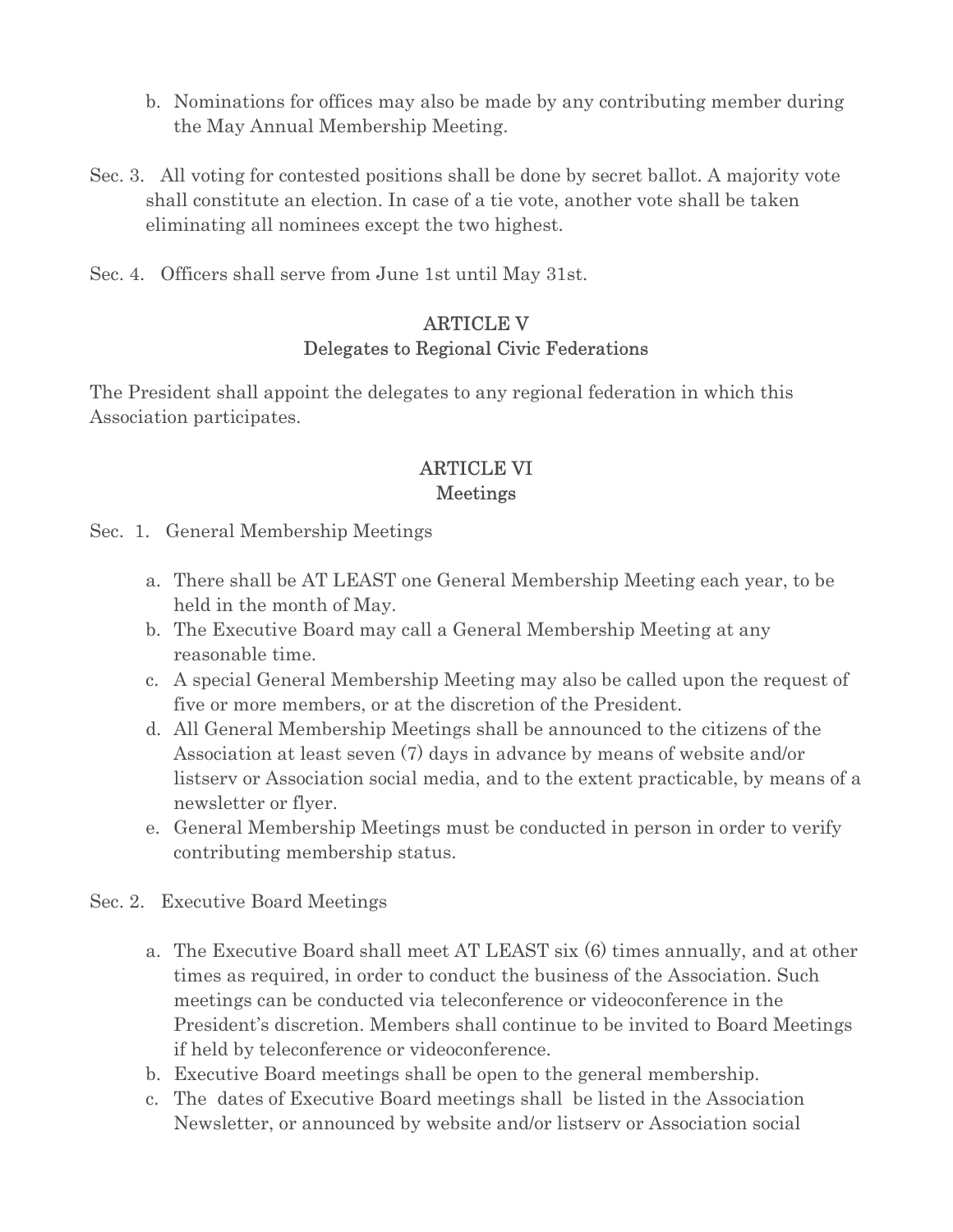media; members of the Board may also be contacted to find the times and locations of Executive Board meetings.

d. Minutes of Executive Board meetings shall timely be made available to the community.

## ARTICLE VII Communications

The Executive Board's official communications channel to the neighborhood shall be through an email listserv and/or social media channel maintained by the Communications Officer, and the website. Only members of the Association, whether non-contributing, contributing, or honorary, may be members of the neighborhood listserv or private social media channels. A paper newsletter should be generated and distributed at the discretion of the Board when practicable.

# ARTICLE VIII Parliamentary Rules

The proceedings of the association shall be governed by and conducted according to the latest edition of Roberts Rules of Order and by these bylaws.

# ARTICLE IX Quorum

Sec. 1. A quorum, for Executive Board meetings, shall be four of the seven officers.

Sec. 2. A quorum for the purpose of a General Membership meeting shall be no less than fifteen (15) contributing members, provided that at least a quorum of the Executive Board is also present to conduct the meeting.

# ARTICLE X Association Finances

Sec. 1. The fiscal year of the association shall be June 1 of each year to May 31 of the following calendar year.

Sec. 2. The Treasurer shall collect dues and maintain the list of current contributing members of the association. The Treasurer shall also keep account of all income and expenses of the organization.

Sec. 3. The Treasurer shall prepare and deliver a report at the May Annual General Membership Meeting on the association's income and expenses for a) the Fiscal Year to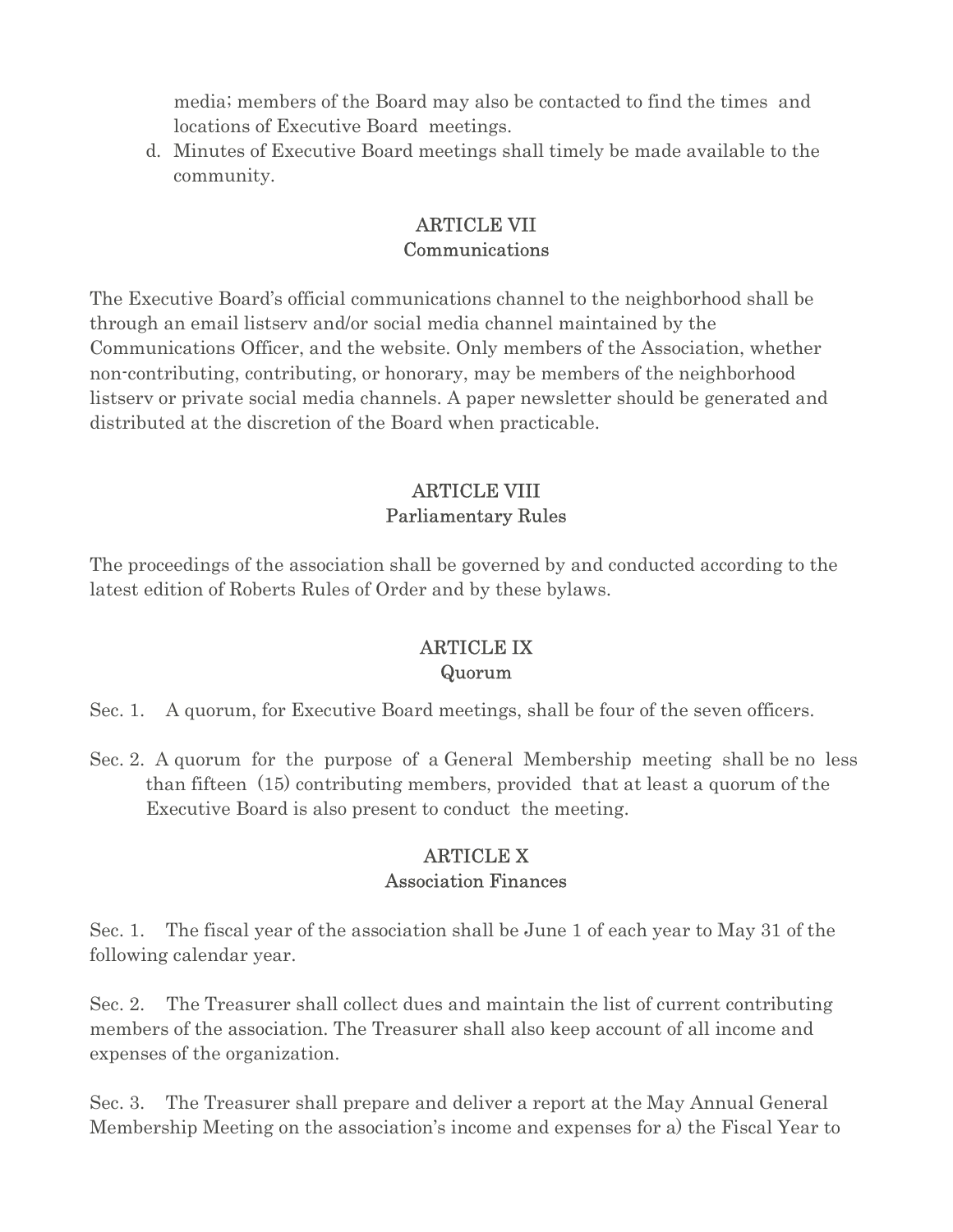date; and b) a comparison of the past twelve months with the prior twelve month period. The Report shall at least note the top five expenditures for the Association during the current Fiscal Year. The Treasurer's annual report shall also report on the current bank account total.

Sec. 4. The Treasurer shall prepare and deliver a report at each Executive Board Meeting on: a) numbers of current contributing members of the Association; b) bank account balance; c) income/expense for Fiscal Year to date; and d) income/expense changes from prior report to Board.

Sec. 5. No disbursement of funds of the Association, including expense reimbursement, shall be made unless approved by both the President and Treasurer. No appropriation of funds over \$100 shall be made unless approved by the Executive Board. No appropriation or disbursement of funds shall be made for any purpose other than to defray the expenses of the regular functional activities of the Association, or, in the judgment of the Board, to advance the civic interests of the community and its environs. No appropriation or disbursement of funds that constitutes more than 10% of the association's existing cash on hand shall be made, unless the contributing members are notified, via listserv, website, or social media, of the Board's approval of such expenditure, two weeks before funds are actually expended. Should there be objections to such expenditures by contributing members, they may call for a General Membership Meeting pursuant to the procedure in Art. VI, Sec. 1 of these by-laws. If such General Membership Meeting is convened and a quorum of contributing members attends, a majority vote of the contributing members present can overrule the Executive Board's expenditure approval.

## ARTICLE XI Amendments

These bylaws may be amended by a two-thirds (2/3) vote of the contributing members present at the May Annual General Membership Meeting, or any special meeting of the General Membership called for such a purpose, provided notice of the proposed amendment shall have been presented to the Association at a previous meeting or by written notice via newsletter, listserv, website, or other social media. Amendments shall have immediate effect except as otherwise provided by the vote of contributing members approving the amendments.

## ARTICLE XII **Committees**

Any special committees deemed necessary for the conduct of business of the Association shall be appointed by the Executive Board. The chairpersons of any such committees shall be appointed by the President, and the President shall serve ex officio on all